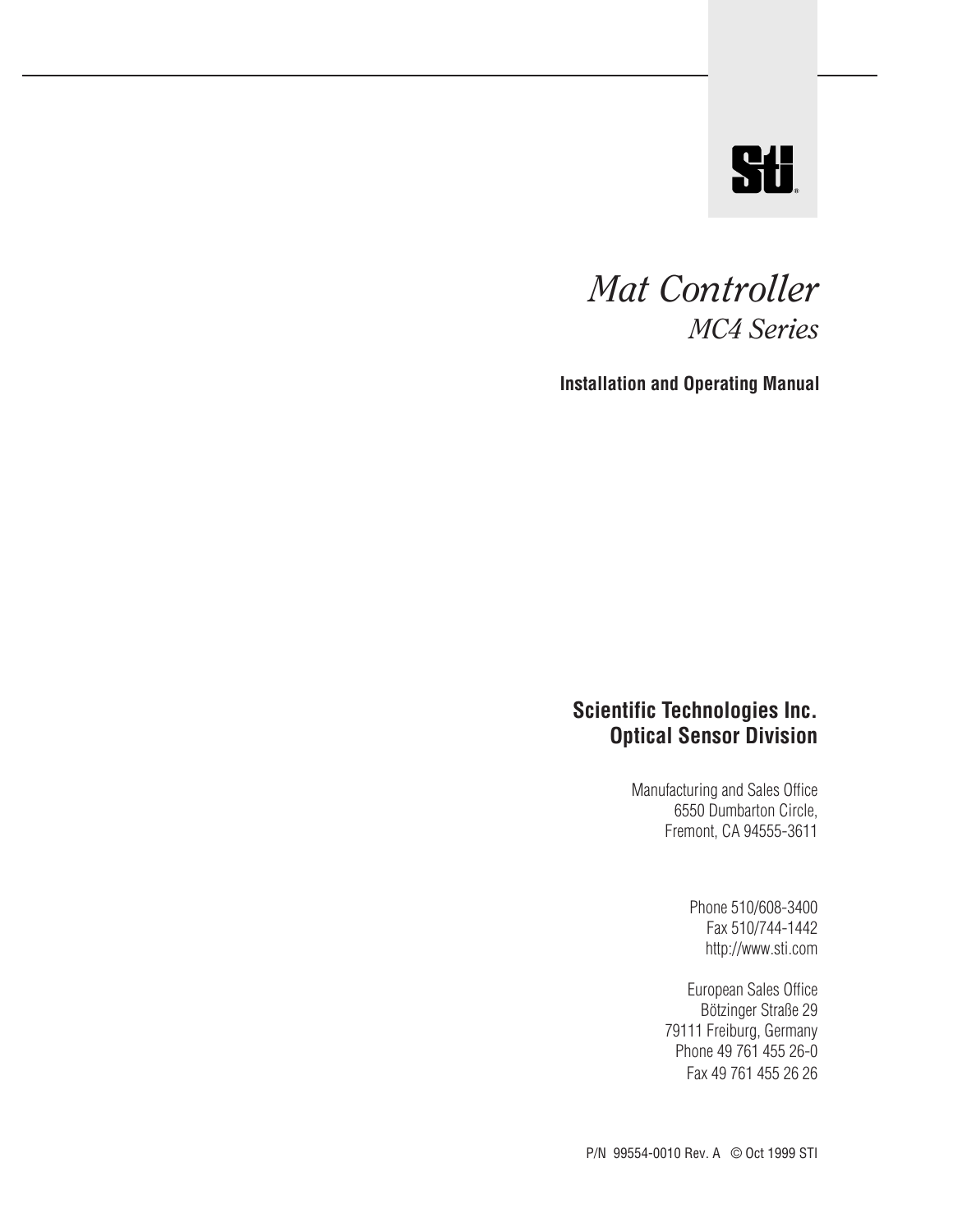### **Mat Controller MC4 Table of Contents**

| Section 1-Important Safety Message  page 2                |
|-----------------------------------------------------------|
|                                                           |
|                                                           |
|                                                           |
|                                                           |
| Section 6-Machine Control Connections  page 11            |
|                                                           |
| Section 8—Trouble-shooting Faults page 16                 |
|                                                           |
| Section 10-Warranty and Additional Information. . page 20 |
| Section Appendix A- Test Procedure  page 22               |



. . . . .

k  $\blacksquare$ à. ò.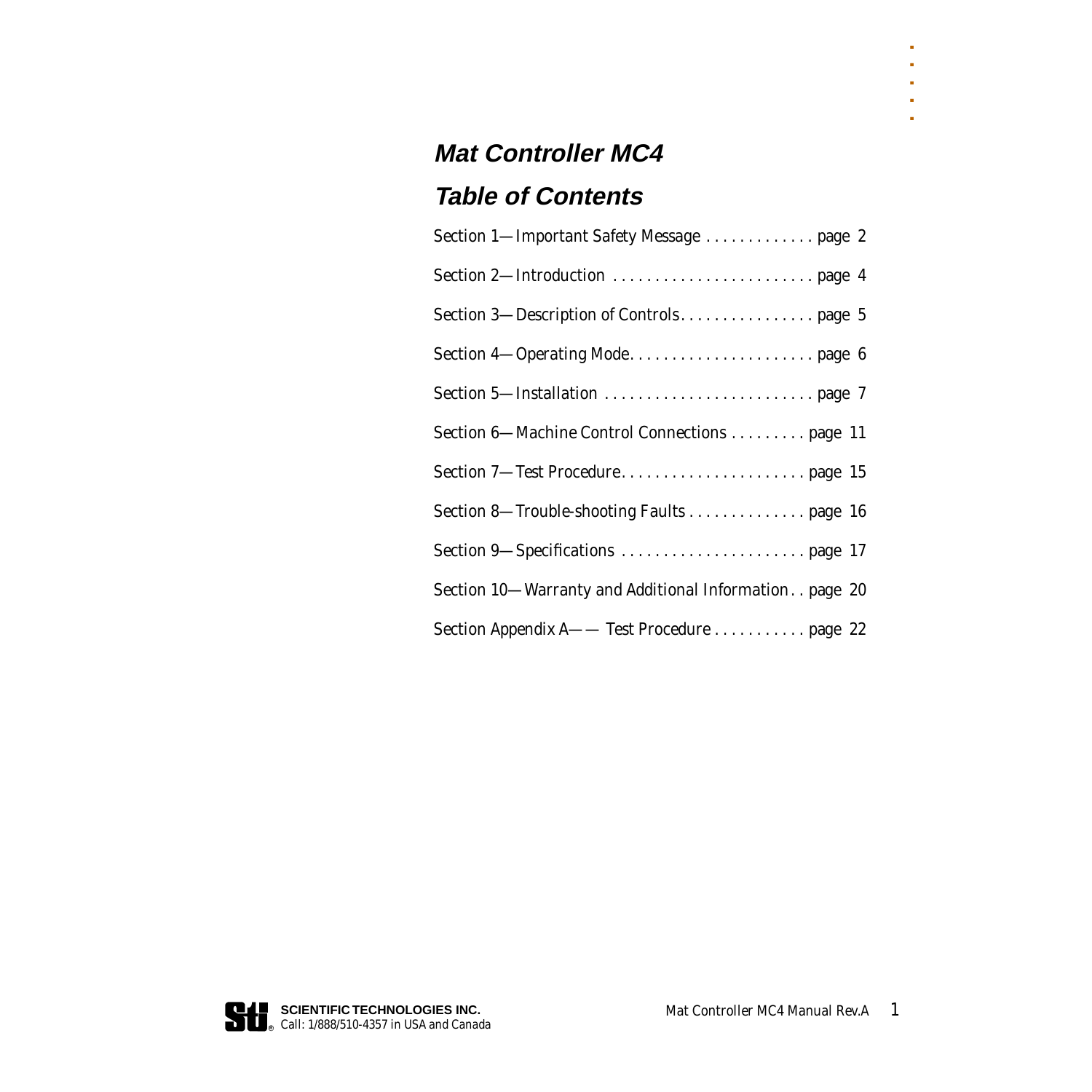## <span id="page-2-0"></span> **1 IMPORTANT SAFETY MESSAGE** 1

A presence sensing mat and controller are general purpose presence sensing devices designed to guard personnel working around moving machinery. The use of this type of guarding system is regulated by government safety agencies. Please contact STI in California, USA at 510-608-3400 for additional assistance.

Whether a specific machine application and presence sensing mat and controller installation complies with government regulations depends upon several items, including: the proper application, installation, maintenance and operation of the presence sensing mat and controller. These items are the sole responsibility of the purchaser, installer and employer.

The employer is also responsible for the selection and training of the personnel necessary to properly install, operate and maintain the machine and its safeguarding systems. For example, the presence sensing mat and controller should be installed, check out and maintained only by a qualified person, as *"a person or persons who, by possession of a recognized degree or certificate of professional training or who, by extensive knowledge, training and experience, has successfully demonstrated the ability to solve problems relating to the subject matter and work."* (ANSI B30.2-1983)

The machine operator must notify management if the machine, tooling or safety devices are not operating properly. Never use the machine if it or the safety equipment is not is proper working order.

The following additional requirements must be met before using a safety mat and controller system:

- The machine on which the presence sensing mat and controller are installed must be capable of stopping motion anywhere in its cycle or stroke. Never use a presence sensing mat and controller on a power press with a full-revolution clutch.
- Do not use a presence sensing mat and controller: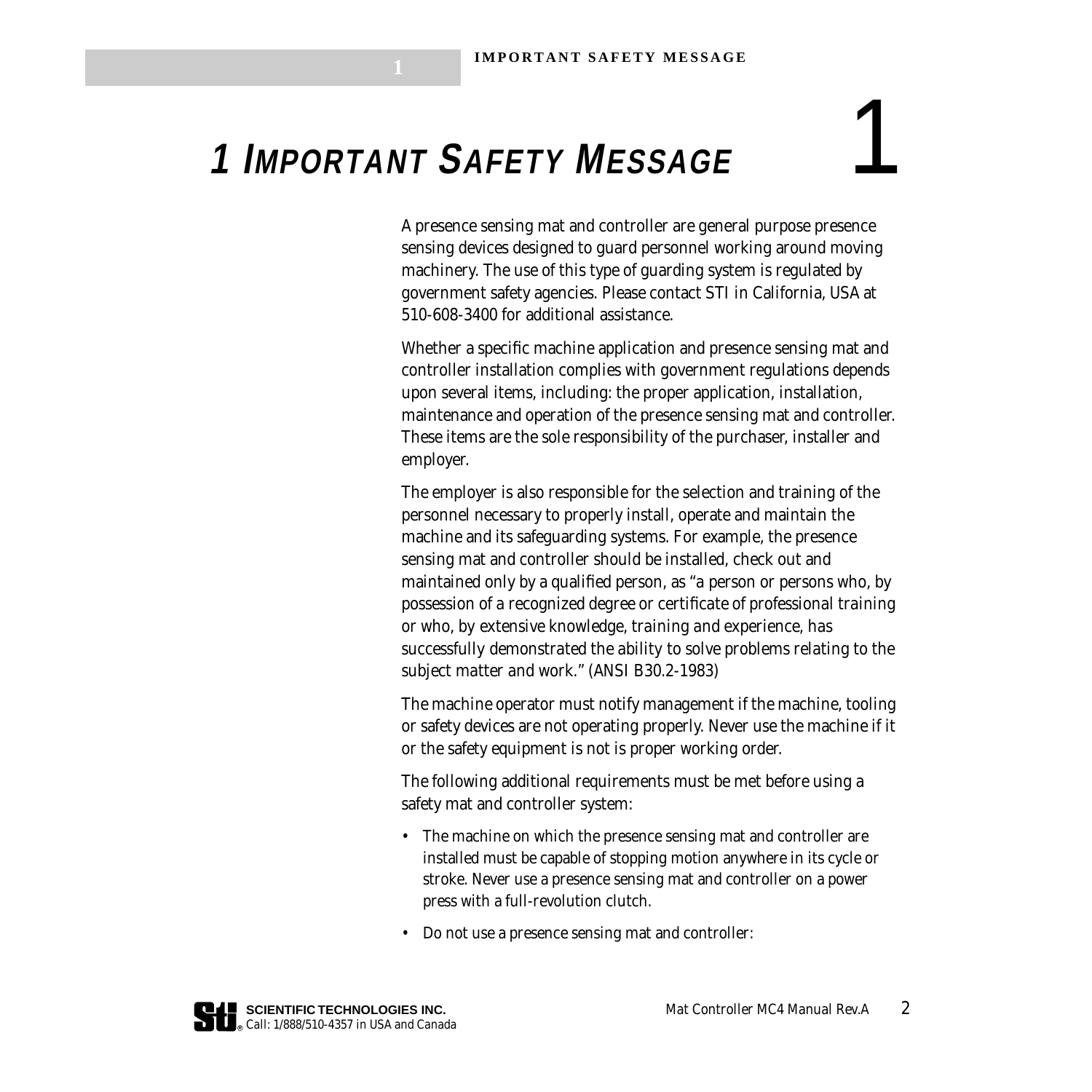– on any device with inconsistent stopping time or inadequate control devices or mechanisms.

– where the environment, such as corrosive chemicals, may degrade the performance of the mat and/or controller.

– to initiate machine motion.

- When a presence sensing mat and controller are used as a safety device, the employer has the responsibility to ensure that all applicable federal, state, and local requirements, rules, codes and regulations are satisfied.
- All safety related machine control circuit elements, including pneumatic, electric or hydraulic controls, must be control reliable as defined by ANSI B11.19-1990, 5.5, which states in part *"...the device, system or interface shall be designed, constructed and installed such that a single component failure within the device, interface or system shall not prevent normal stopping action from taking place, but shall prevent a successive machine cycle..."*
- All other machinery or equipment must meet OSHA standard 1910.212 for general machine guarding plus any other applicable regulations, codes and standards.
- Additional guarding such as safety light curtains or mechanical guards may be required if the presence sensing mat and controller do not protect all areas of entry to the point of operation hazard.
- All brakes and stopping mechanisms must be inspected regularly to ensure proper working order. If the stopping mechanisms are not working properly, the machine may not stop safely even though the presence sensing mat and controller are functioning properly.
- The STI Test Procedure must be performed at installation and after any maintenance, modification or adjustment is performed on the machine controls or on the presence sensing mat and controller. The Test Procedure is presented in this manual.
- Do not perform any test or repairs other than those outlined in this manual. All electrical wiring must be installed in accordance with local electrical codes and regulations.

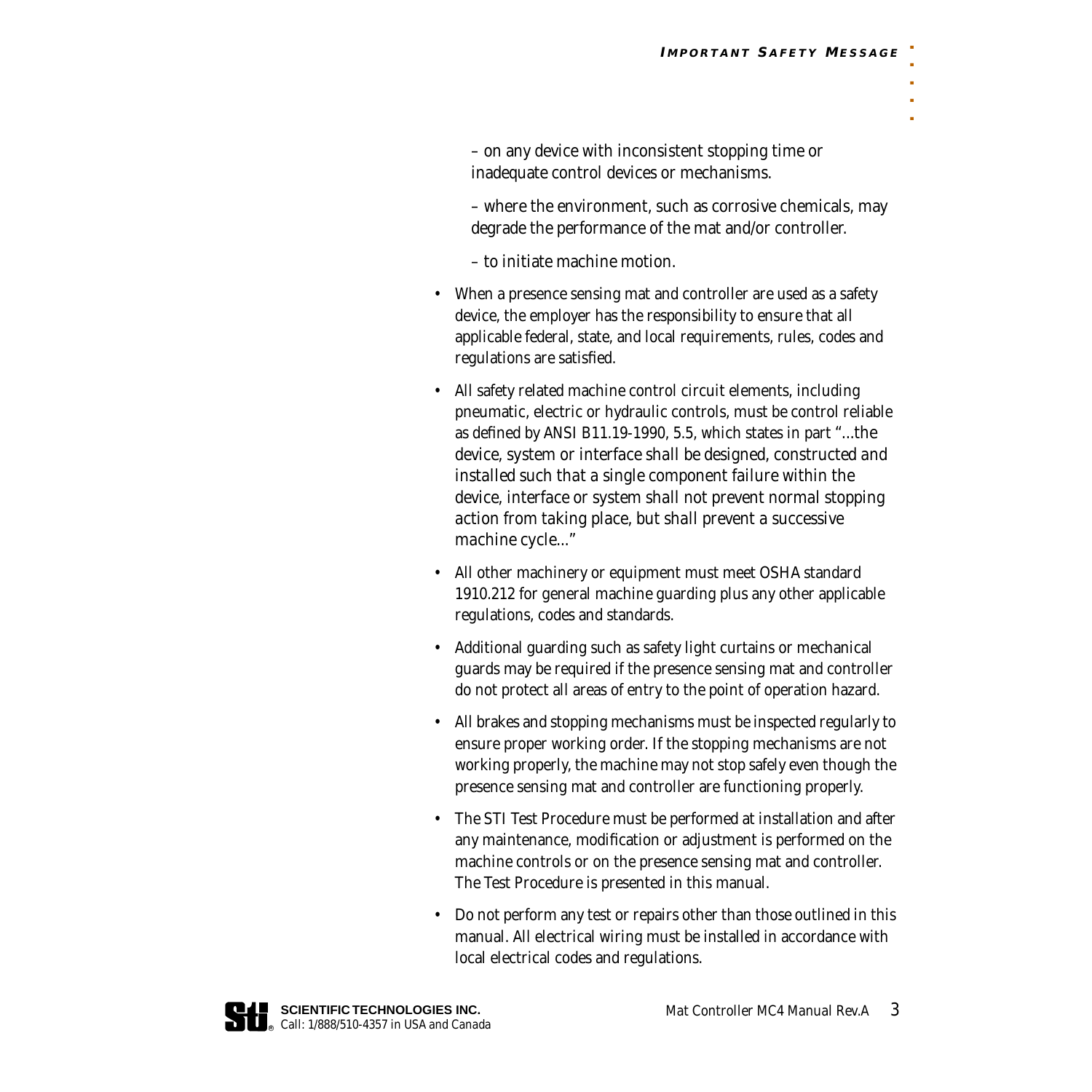• The user must follow all procedures in this manual for proper operation of the MC4 controller.

The enforcement of these requirements is beyond STI's control. The employer has the sole responsibility to follow the preceding requirements and any procedures, conditions and requirements specific to your machinery.

### <span id="page-4-0"></span> **2 INTRODUCTION** 2

Presence sensing mats combined with an MC4 safety mat controller improve productivity while providing access guarding. Less downtime occurs because it is not necessary to set up or remove mechanical safety barriers during operation and maintenance.

Presence sensing mats and the MC4 controller are used where perimeter access guarding is required, such as around robots, manufacturing work cells, food processing equipment and automated assembly equipment.

The MC4 controller is designed to meet the applicable sections of ANSI B11.19-1990, OSHA 1910.212 and EN1760-1:1997. CE standards are met only when used in conjunction with STI UM series presence sensing safety mats.

The MC4 controller is designed to work in conjunction with four-wire (could be up to six) normally open safety mat (such as the STI UM series safety mats).

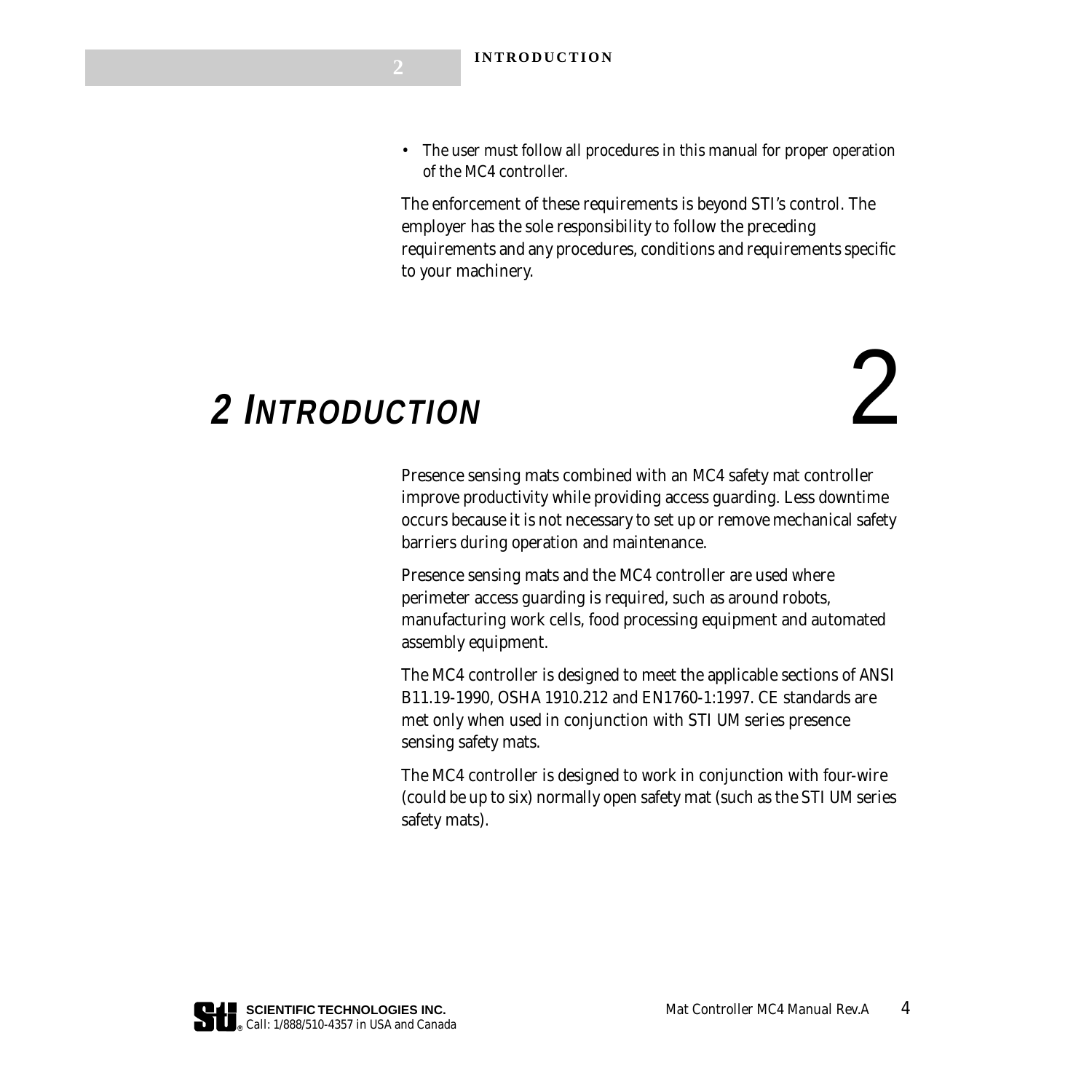#### **DESCRIPTION O F C ONTROLS** *Output Relays*

# . . . . .

## <span id="page-5-0"></span> **3 DESCRIPTION OF CONTROLS** 3



*Figure 3-1 MC4 Mat Controller*

### <span id="page-5-1"></span>**3.1. OUTPUT RELAYS**

The safety-rated outputs of the MC4 controller are referred to as Output Signal Switching Devices. (OSSD). When the mat surface is activated by sufficient weight, the OSSD will respond by going to an OFF state. Two-normally open OSSD are provided across terminal NO1 and NO2. Two normally closed OSSD are provided across terminals NC1 and NC2.

### **3.2. INDICATORS**

- **MAT CLEAR:** A diagnostic indicator. Shows that the mat is properly wired, that it is clear, and that it is possible to energize the relays.
- **RUN:** Will be lit when the OSSD relays are in the MACHINE RUN state.
- **STOP:** Will be lit when the OSSD relays are in the MACHINE STOP state.

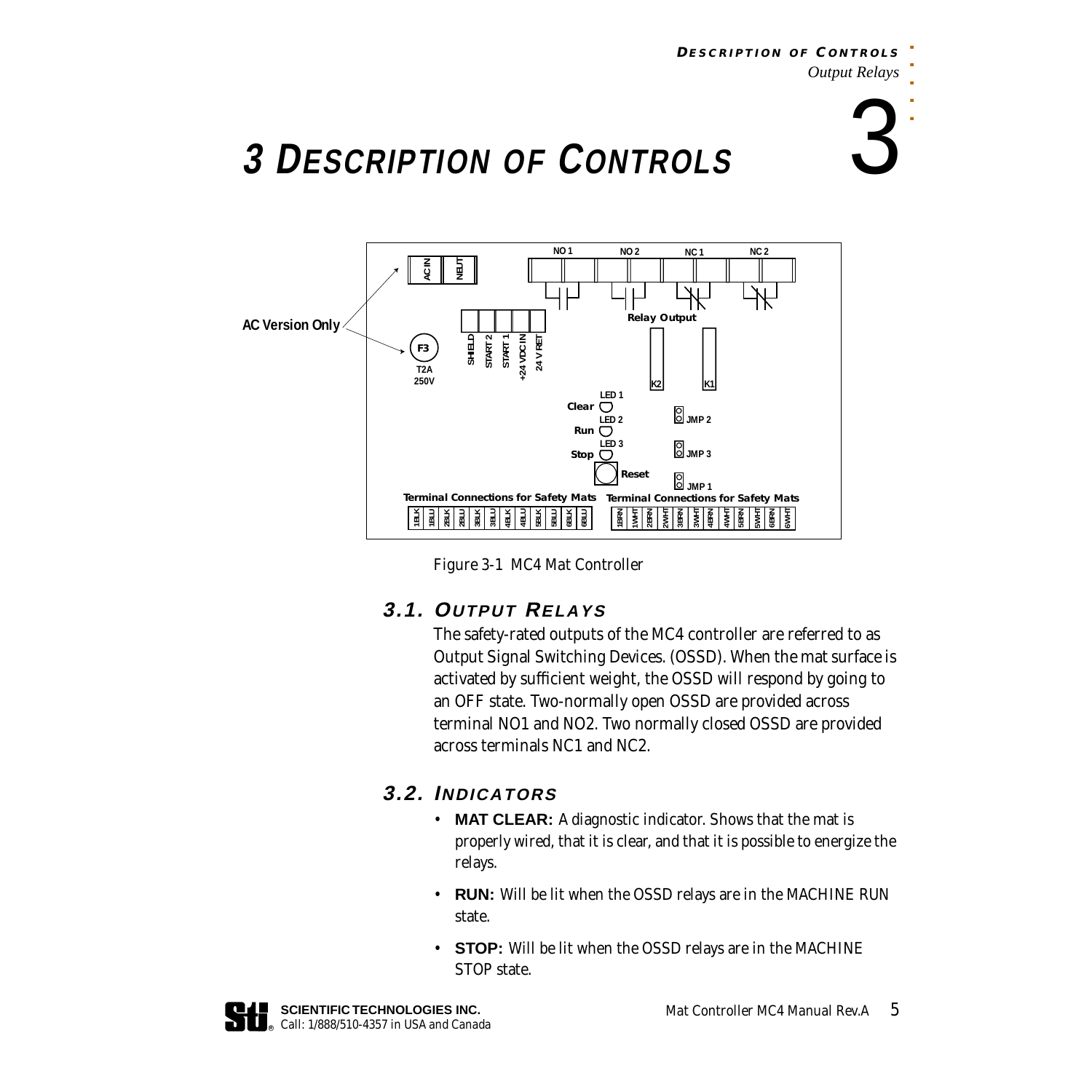### **3.3. MAT INPUTS**

Twenty-four terminal positions (1–6 BLK, 1–6 BLU, 1–6 BRN, 1–6 WHT) are provided for input of up to 6 four-wire safety mat or a series of four-wire safety mats. See details in Section 5.2.

### <span id="page-6-0"></span> **4 OPERATING MODE** 4

### **4.1. AUTOMATIC RESTART**

The MC4 controller will energize relays whenever the mat is clear, and de-energize whenever it has been stepped upon. During both power up and normal operation, an ON-delay of approximately 1/10 second is normal. The RUN indicator will follow the MAT CLEAR light.

### **4.2. START/RESTART INTERLOCK**

The MC4 controller will interlock in de-energized state both upon application of power and also whenever the mat is stepped upon. Requires a manual reset operation to cause the system to energize relays. The MAT CLEAR light will indicate that it is possible to activate the start switch and enter into the MACHINE RUN state. The controller attempts to enter the RUN STATE upon the release of the start switch. Press and hold the start switch for more than 0.10 seconds. The safety mat area must be clear at the time the start switch is pressed and released.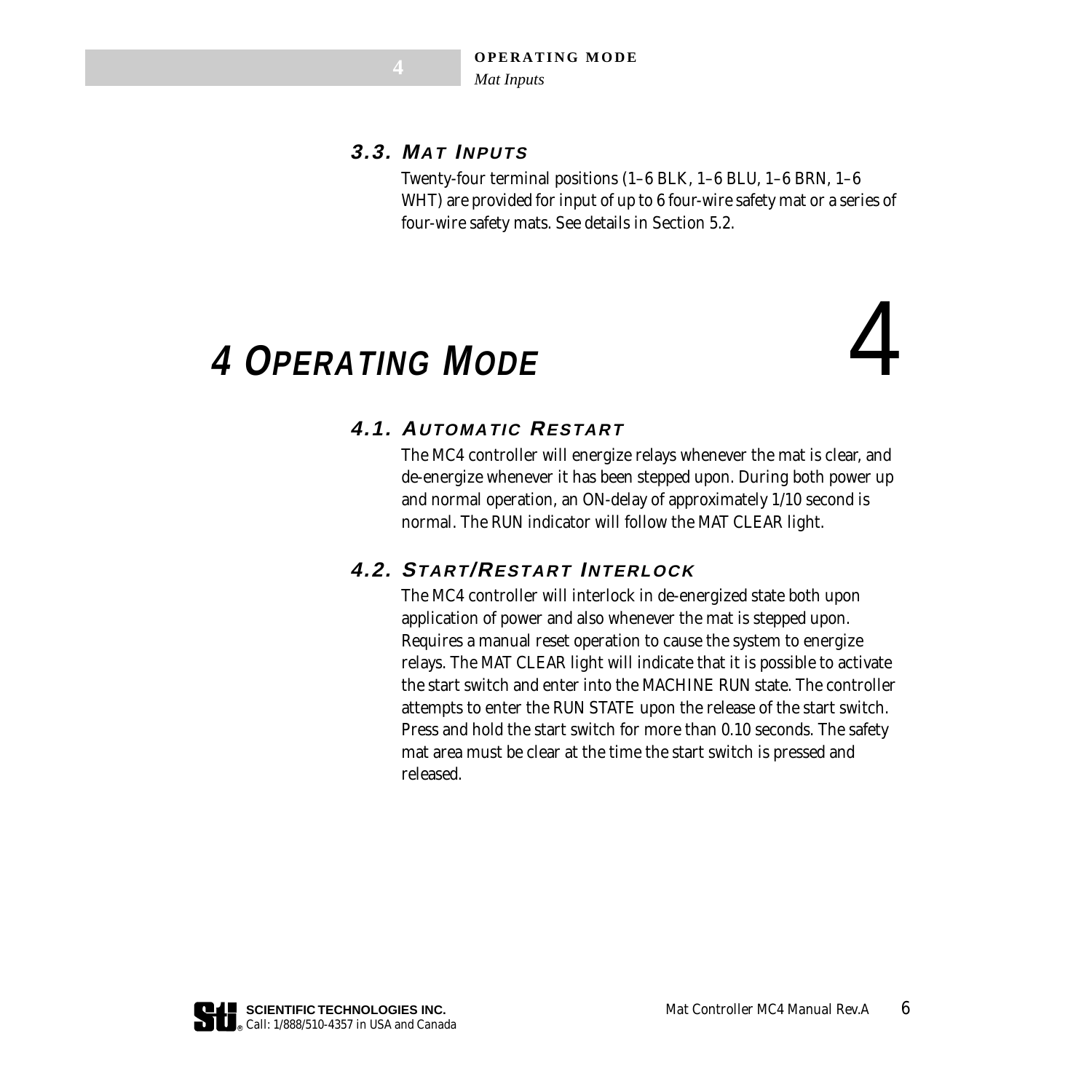### <span id="page-7-0"></span> **5 INSTALLATION** 5

**WARNING! Read this manual completely before installing the**  ▲! **MC4 controller. The MC4 controller should only be installed, checked out, tested and maintained by a qualified person (as described in the Important Safety Message at the beginning of this manual). It is important that the user be familiar with the installation requirements, safe mounting distance, controls and features of the MC4 controller before using the guarding system.**

### **5.1. MOUNTING**

### **5.1.1 MODE SELECT**

The installer must select whether the MC4 controller will operate in AUTOMATIC START or START/RESTART INTERLOCK mode. To make the selection, locate the three yellow jumpers JMP1, 2, and 3 inside the controller box. See *[See "Figure 3-1 MC4 Mat Controller"](#page-5-1)  [on page 5](#page-5-1)*.

### ▲ WARNING! Do not operate the device with only one or two **jumpers. Use either 3 or more.**

With all three jumpers installed, the controller is configured for AUTOMATIC START operation. This is the factory setting.

To configure for START/RESTART INTERLOCK operation, all three jumpers must be removed.

**WARNING! Perimeter Guarding Special Requirements:**  ▲!**Perimeter guarding refers to installations where the presence sensing mats are positioned around the outside perimeter of the machine, robot or area to be guarded. This could leave sufficient space for an operator to stand between the mats and the machine.**

**For perimeter guarding installations, the guarded machine or robot must be wired such that any interruption of the sensing area will cause an immediate stop of the hazardous motion. The** 



**R** *Call: 1/888/510-4357 in USA and Canada*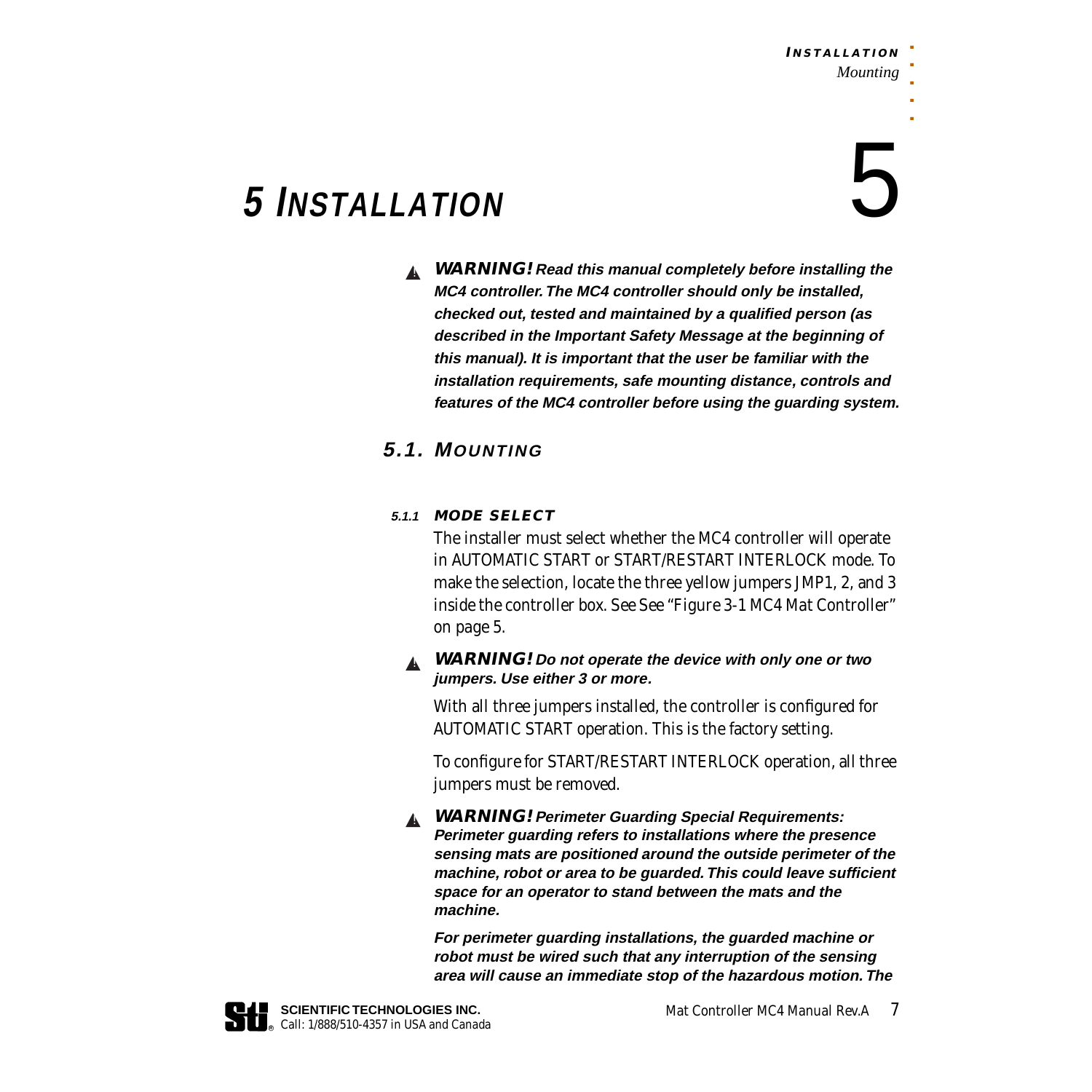**machine or robot must only be restarted by actuation of a start switch. This start switch must be located outside the area of hazardous motion and positioned such that the hazardous area may be observed by the start switch operator.** 

**Unexpected or automatic restart of the machine or robot may cause severe injury or death to the operator or other personnel.** 

**Always contact the machine manufacturer for advice and assistance on the proper connection of any safety device.**

#### **5.1.2 ENCLOSURE**

The MC4 controller is enclosed in a 14 GA steel enclosure rated IP65.

### **5.2. INPUT WIRING**

### **5.2.1 POWER**

110 to 240 VAC auto selecting, wired to AC IN & NEUT or

24VDC power source is required. Connect PLUS to terminal block +24VDC position and MINUS (0, Return) to terminal block 24V Return position. (Note: see separate discussion of *"earth"*)

### **5.2.2 START**

Used only in START/RESTART INTERLOCK mode. If AUTOMATIC START mode is used, no connection is required. If required, customersupplied remote start switch with a single set of normally open contacts or an optional k.ey switch maybe used.

— Connect the remote start switch between terminals START 1 and START 2.

### **5.2.3 SAFETY MAT**

At least one STI 4-wire mat is expected. For an STI Universal safety mat the blue and black conductors are connected to the bottom electrode plate. The brown and white conductors are connected to the top electrode plate. For a single mat installation the black and blue conductors are connected to 1 BLK and 1 BLU, a jumper is installed from 2 BLK to 6 BLU. The brown and white conductors are BRN and WHT. See ˚*[See "Figure 5-1 Hookup Drawing" on page 9](#page-9-0)*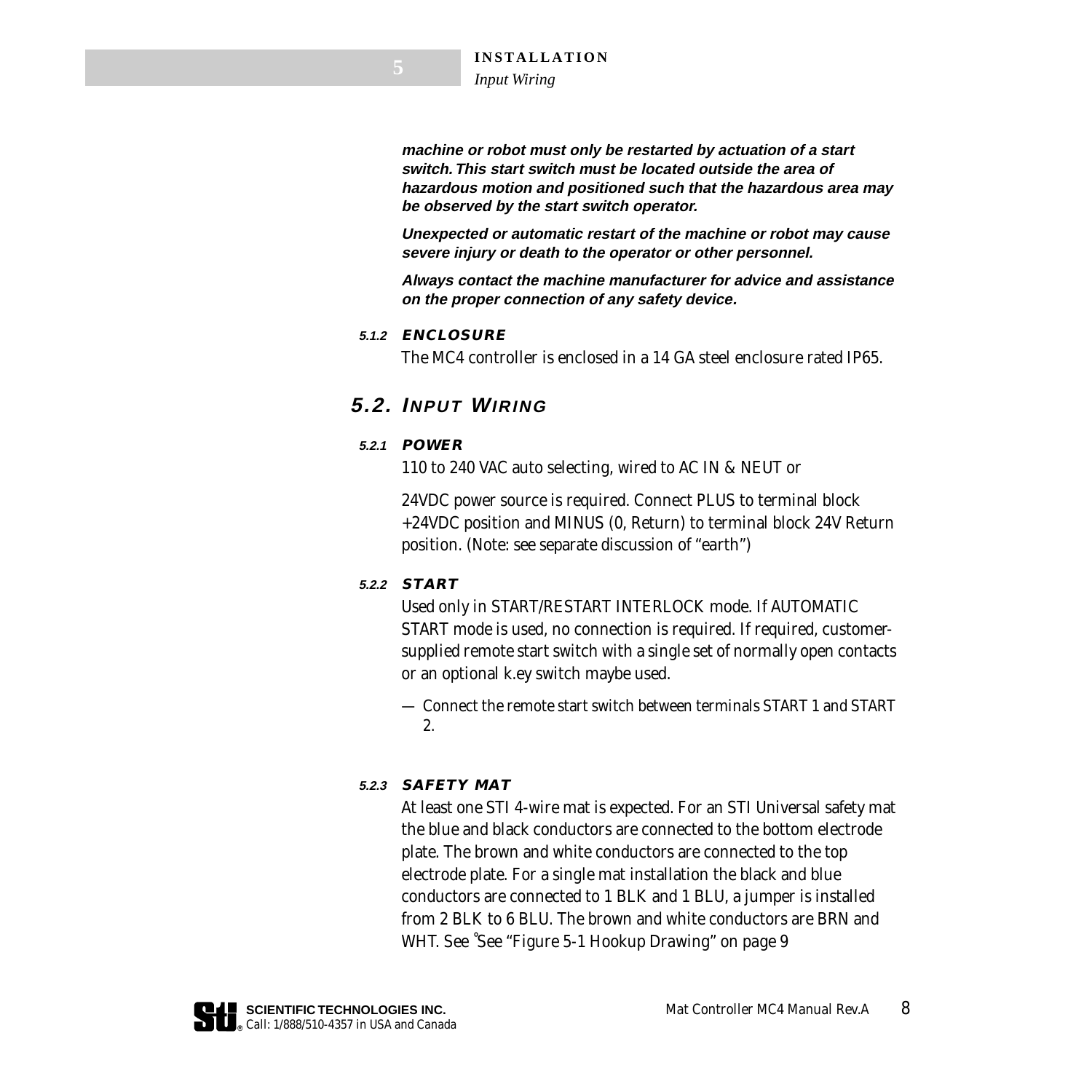Multiple mats must be connected to the controller in series. To wire an STI UM series multiple mat system in series, follow the wiring as shown in the drawing below:



**Up to 6 mats may be connected to the controller using this method. As each mat is connected, the jumperis moved to the last unused terminal. The above example shows 2 mats wired, jumpers would be placed as shown (3 blk) is jumpered to terminal labeled 6 blue and (3 brn) is jumpered to terminal labeled 6 wht. When all 6 mats are connected, jumpers are not required.** 

*Figure 5-1 Hookup Drawing*

**WARNING! Connecting mats in parallel will appear to work, but it is an UNSAFE installation. In this configuration, it is possible for one or more mats to be disconnected or have an open wire and the controller will not detect that these mats are non-functioning.**  $\mathbf{A}$ 

<span id="page-9-0"></span>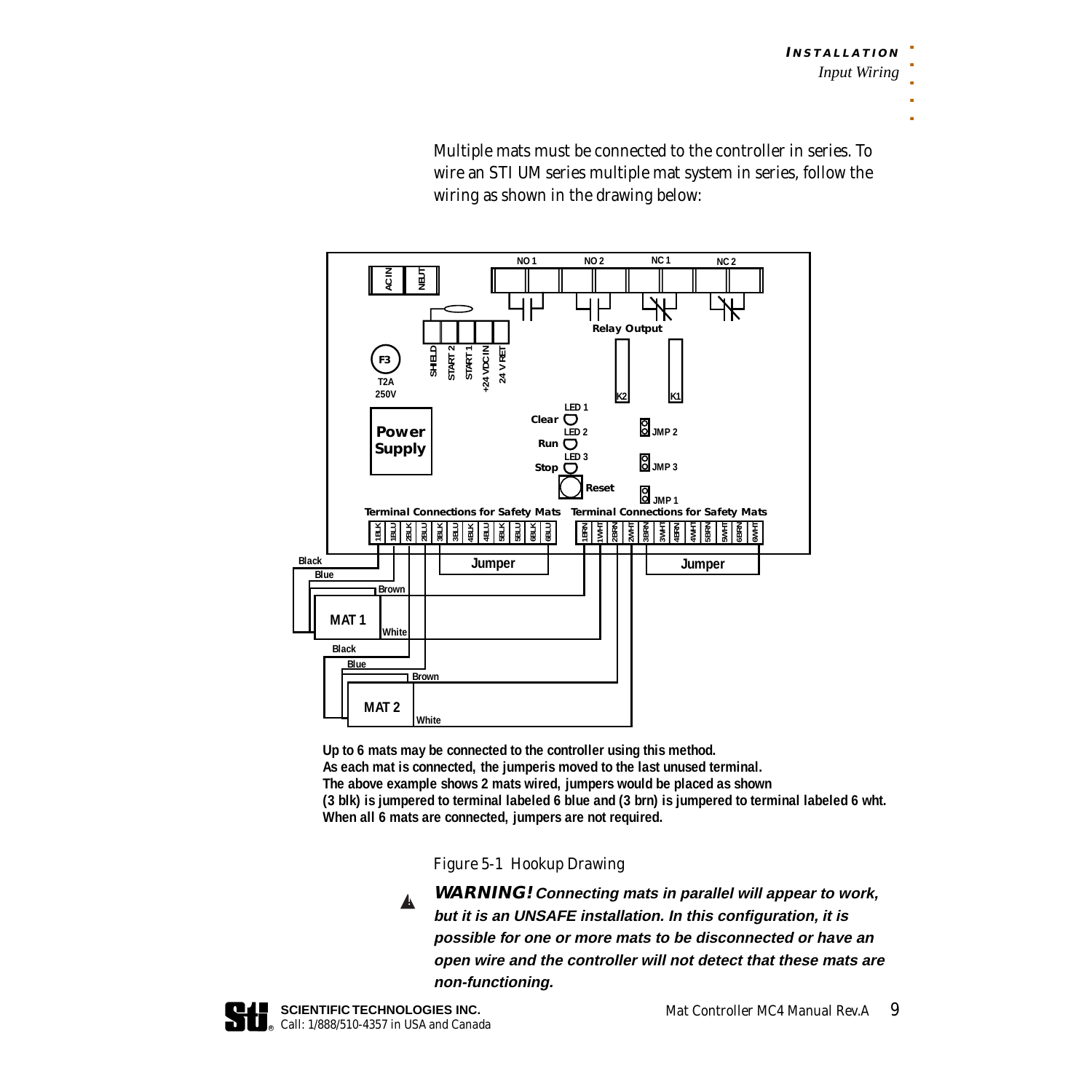#### <span id="page-10-0"></span>**5.2.4 EARTH CONSIDERATIONS**

Normally, earthing of the house system is not a consideration. Presence sensing mats are sealed - any wiring to them should not be in contact with earth. Likewise, the mat controller operates between +24VDC and it's return, so the selection of an earth scheme is not significant.

However, there are abnormal conditions that could cause current flow due to house earth. This is related to the fact that mats lie on the floor, and are typically in close proximity to true "earth". Under certain conditions (e.g. wetting of the mat cable connectors), it is possible that one of the plates of the mat might become referenced to earth.

Note: If the entire connector becomes immersed, this is the equivalent of the mat being shorted, and the system will simply indicate so, i.e. the mat clear indicator will not be able to light.

### **5.3. OUTPUT WIRING**

Two safety outputs must be connected to, and operate, the two MPCE of the guarded machine. One to each. The product offers two normally closed and two normally open FSD (final switching device) outputs for this purpose. Customer shall wire by normal methods. External overcurrent protection must be provided by the user.

The remaining two connections may be used for indicator/communications purposes as desired.

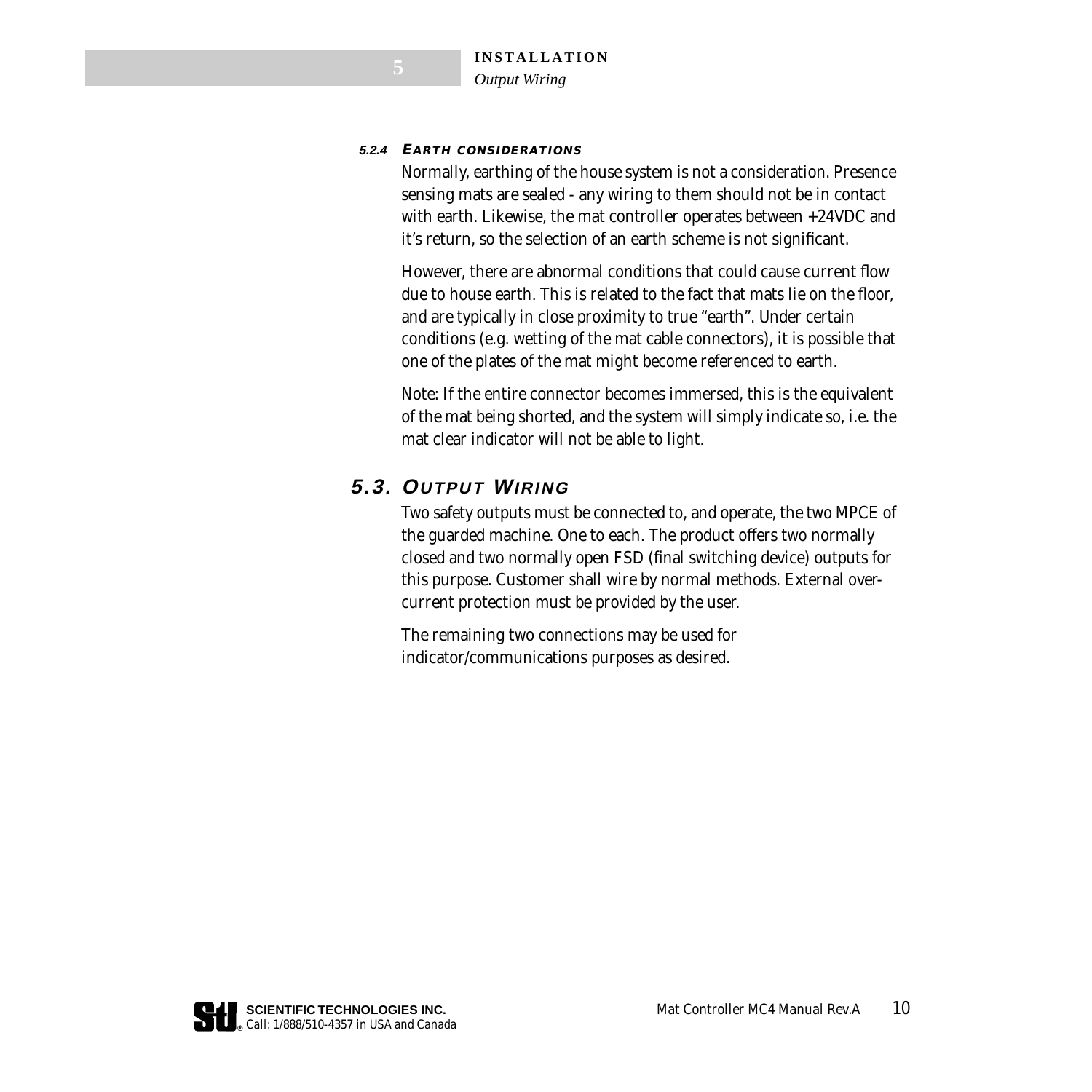# <span id="page-11-0"></span> $\begin{matrix}\n 6 \text{ MacHINE CONTROL} \\
\text{ConvECTIONS}\n \end{matrix}$

. . . . .

### **6.1. TWO NORMALLY OPEN PREFERRED CONNECTION METHOD**

The following connection scheme uses both of the normally open output relay contacts to control the machine. This is the STI recommended wiring method. See*[See "Figure 6-1 Two Normaly](#page-12-0)  [Open Preferred Connection" on page 12](#page-12-0)*.

In the machine control circuit, locate the two machine primary control elements (MPCE1 & MPCE2). These are defined as *"The electrically powered element that directly controls the normal operation of a machine in such a way that it is the last element (in time) to function when machine operation is to be initiated or arrested."* IEC 61496-1

The method to arrest hazardous machine motion will vary depending on the type of machine. Control methods include hydraulic, pneumatic, clutch and mechanical braking systems. For example, an MPCE may consist or relays, contactors, solenoids or electromechanical valves. If relays, the MPCE must use forceguided contact type relays.

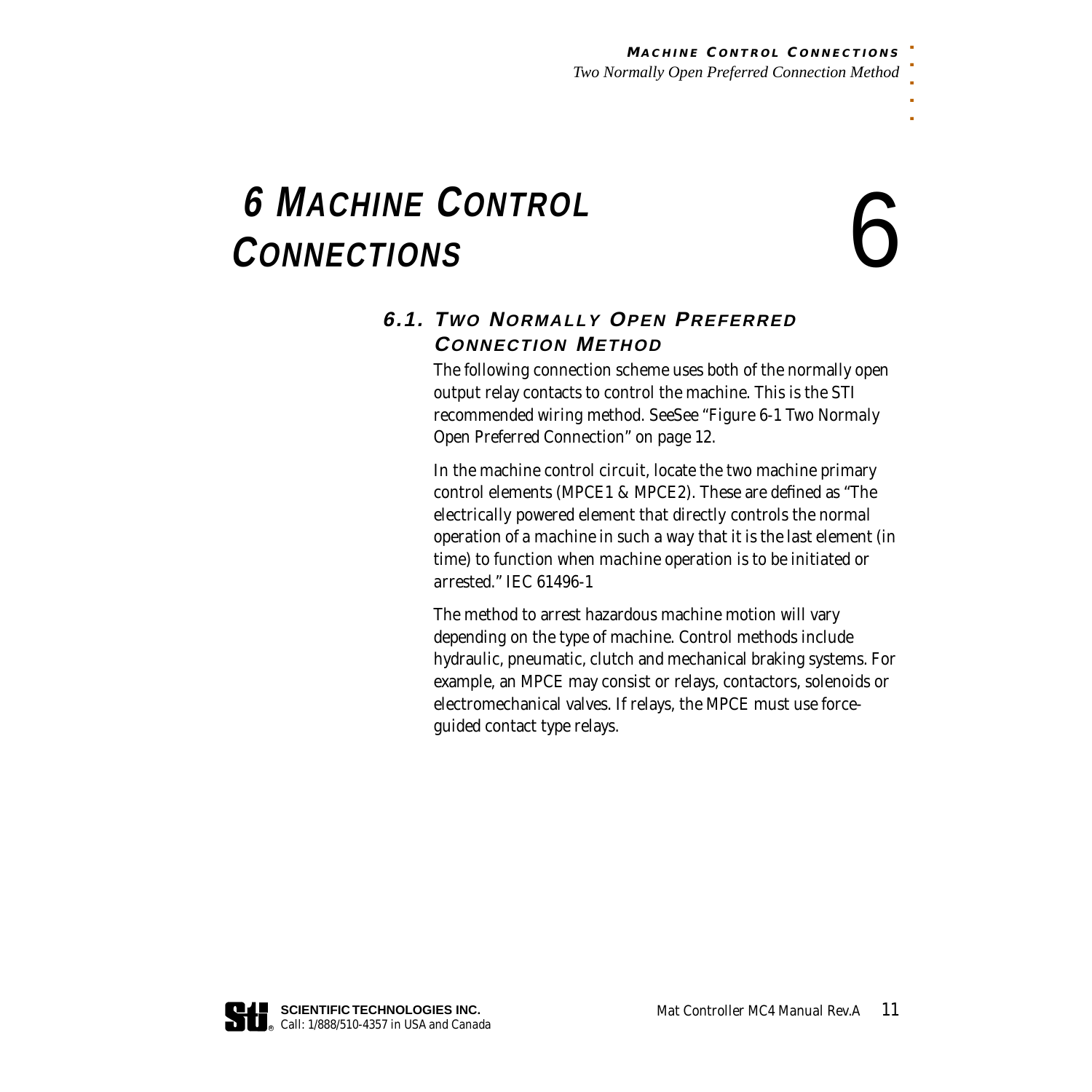

<span id="page-12-0"></span>**Up to 6 mats may be connected to the controller using this method. As each mat is connected, the jumperis moved to the last unused terminal. The above example shows 2 mats wired, jumpers would be placed as shown (3 blk) is jumpered to terminal labeled 6 blue and (3 brn) is jumpered to terminal labeled 6 wht. When all 6 mats are connected, jumpers are not required.** 

*Figure 6-1 Two Normaly Open Preferred Connection*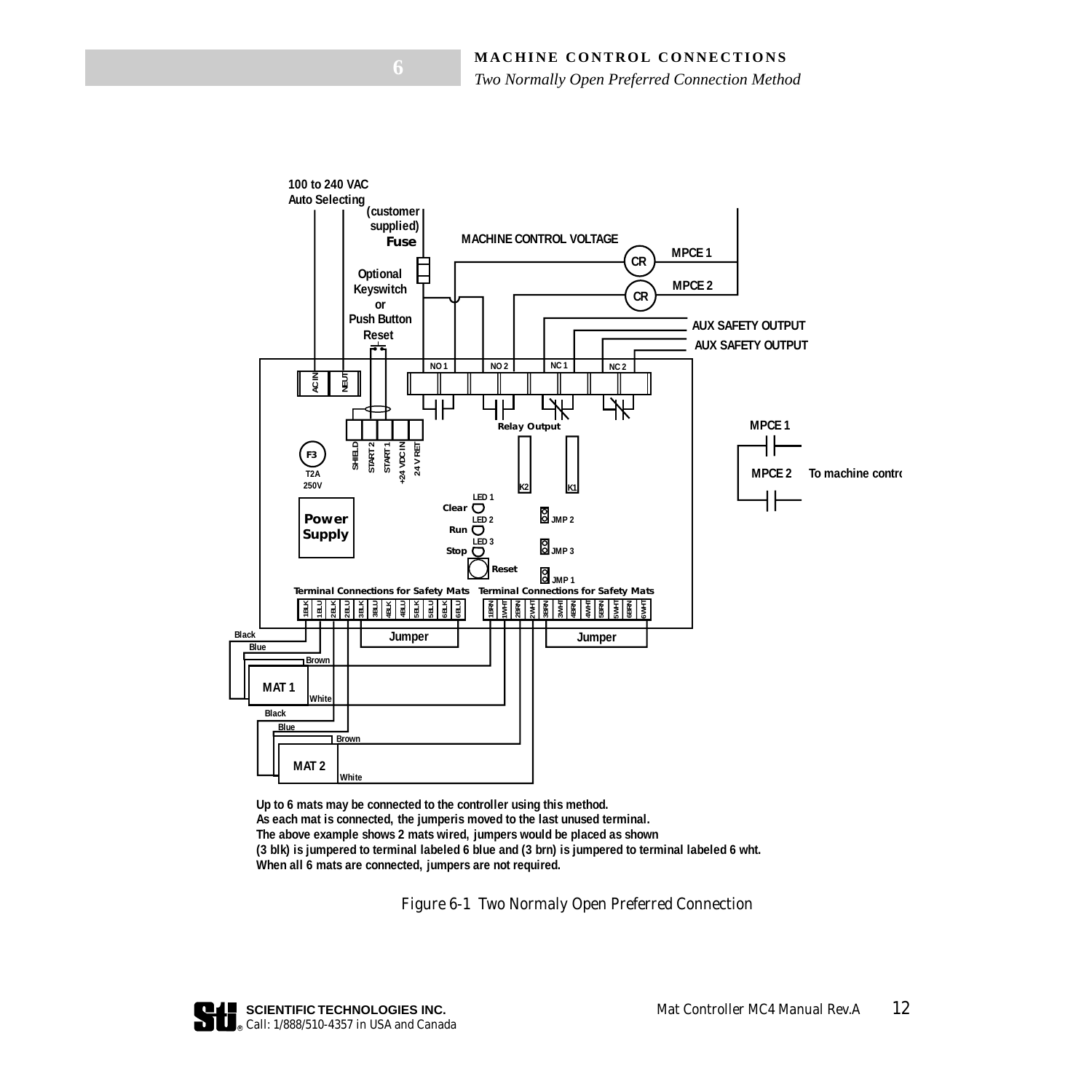### **6.2. SUGGESTED PLC CONNECTION**

The wiring from the MC4 controller to the machine control must be control reliable as explained in ANSI B11.19-1990 section 5.5 or OSHA 1910.217(b)(13). Normally, PLCs are not designed to be control reliable and thus safety devices, such as safety mat systems, must not depend on a PLC to stop a guarded machine.

*Figure 6-2* shows a connection diagram which provides for an extra set of contacts on each MPCE to be used as a signal input to a PLC. Note that in this diagram, the PLC is not wired directly to the MC4 controller and thus removes the PLC from the safety mat controller stop signal circuit.

Always contact the manufacturers of the PLC and the guarded machine before using a PLC in conjunction with an operator safety control.

The PLC control system design, wiring, installation and programming are the sole responsibility of the employer.

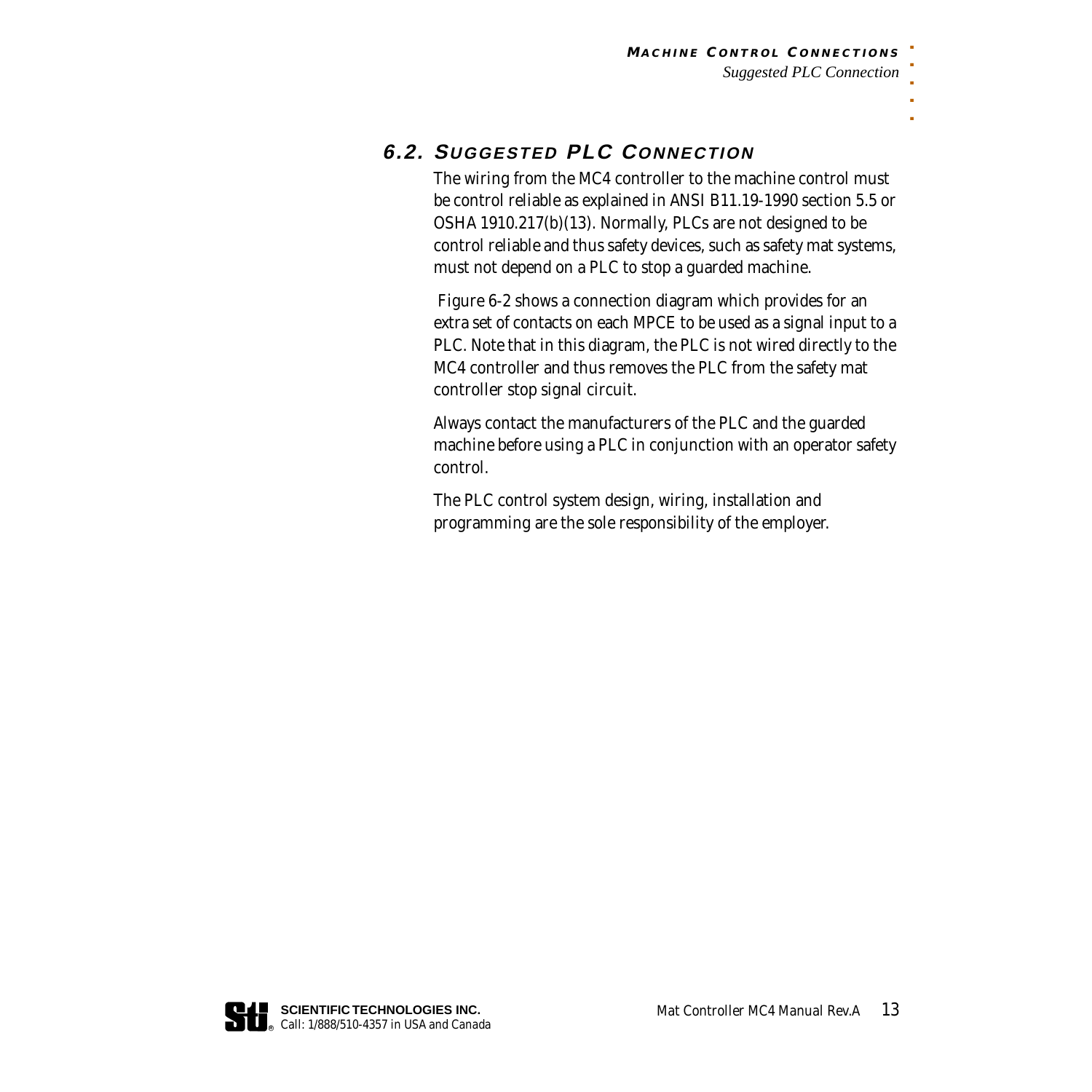#### **MACHINE CONTROL CONNECTIONS**

*Suggested PLC Connection*



<span id="page-14-0"></span>**Up to 6 mats may be connected to the controller using this method. As each mat is connected, the jumperis moved to the last unused terminal. The above example shows 2 mats wired, jumpers would be placed as shown (3 blk) is jumpered to terminal labeled 6 blue and (3 brn) is jumpered to terminal labeled 6 wht. When all 6 mats are connected, jumpers are not required.** 

*Figure 6-2 Suggested PLC Connection*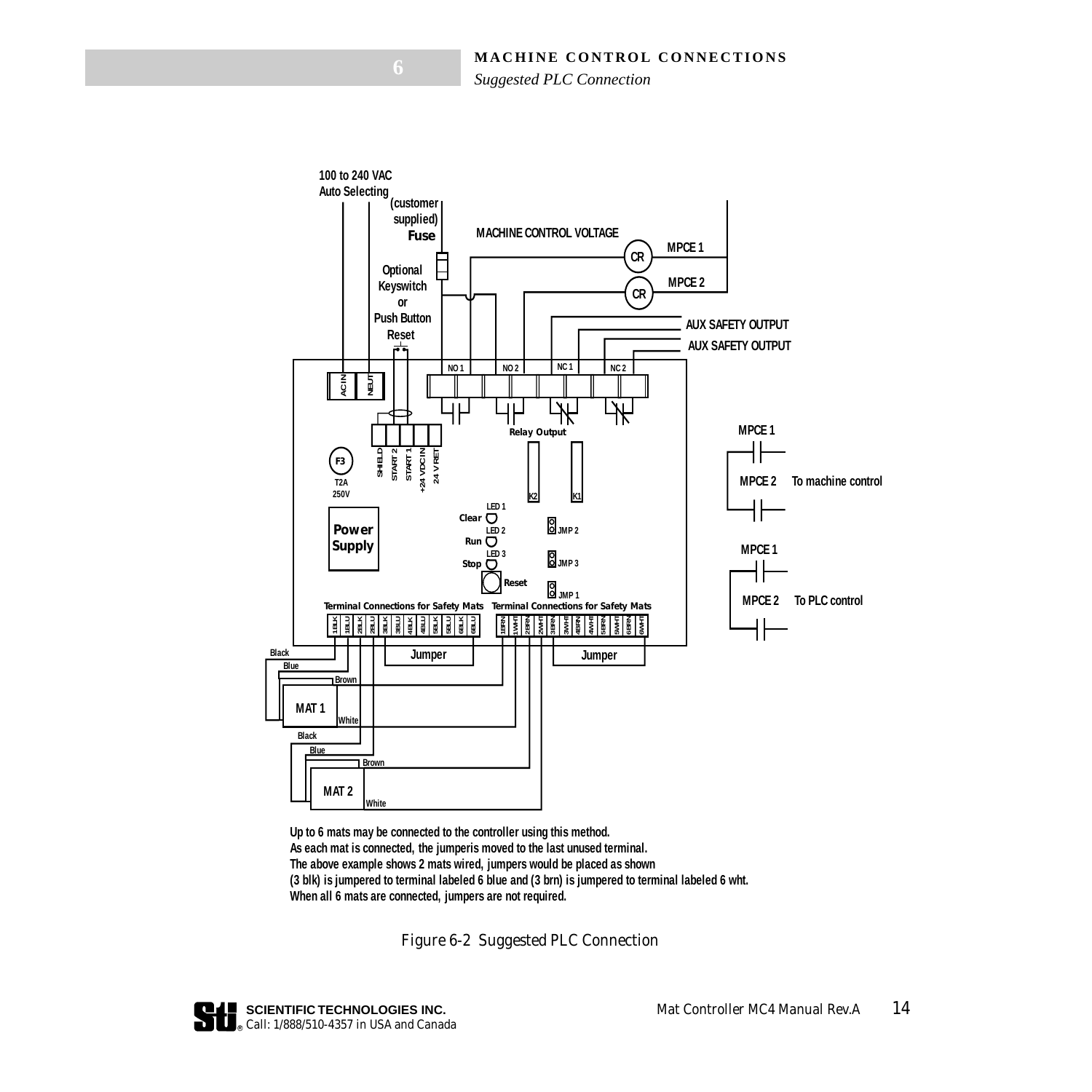▲!

**WARNING! To prevent severe injury to the operator or other personnel, DO NOT operate this presence sensing safety device (mat and controller system) unless it is properly installed, tested and inspected in accordance with all OSHA, ANSI, government, industry and company safety regulations. The guarded machine must be capable of stopping motion anywhere in it stroke or cycle. Do not use this safety device on a full revolution clutch machine.**

### <span id="page-15-0"></span> **7 TEST PROCEDURE** 7

### **7.1. PERFORMING TEST PROCEDURE**

The test procedure given in Appendix A must be performed by a qualified person at installation and after any maintenance, adjustment, or modification to the presence sensing mats, the MC4 controller or the machine and machine control circuitry. Testing ensures that the mats, MC4 controller, machine and machine control circuitry work properly to stop the machine. Failure to test properly could result in serious injury to personnel.

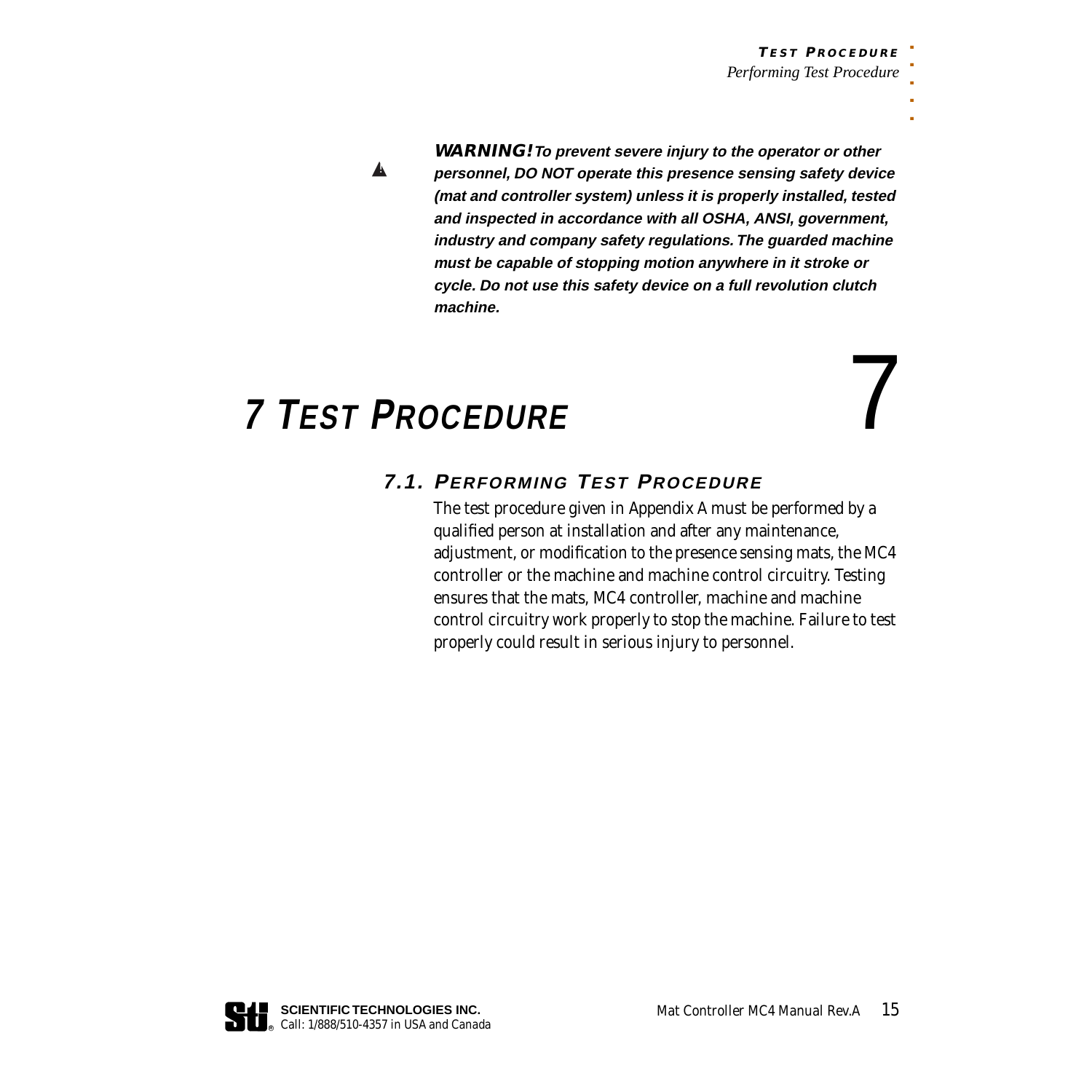## <span id="page-16-0"></span> **8 TROUBLE-SHOOTING FAULTS** 8

### **Symptom**

No indicators lit.

#### **Possible Solutions**

No power to the controller.

For 100 - 240 VAC controllers check for power to AC IN and NEUT. Also check fuse F3 located on the controller board near terminal block.

For 24 VDC units, check power supply and its connections to  $+24$  VDC & 24V Return. Also see earth discussion in *[See "5.2.4 Earth](#page-10-0)  [considerations" on page 10](#page-10-0)*.

### **Symptom**

MAT CLEAR indicator cannot be made to light.

### **Possible Solutions**

- 1. Mat wired improperly. Check connections.
- 2. Mat wire broken. Replace mat.
- 3. Mat is shorted. Is there something on the sensing area? Is the surface deformed?

### **Symptom**

Cannot start in START/RESTART INTERLOCK mode.

### **Possible Solutions**

- 1. Check wiring and operation of START switch. Is 24VDC being delivered when START is depressed and not delivered when it is released?
- 2. This line is internally fused with a self-mending fuse. Does it blow and reset repeatedly? If so, see earth discussion Section 5.2.4 ["Earth](#page-10-0)  [considerations".](#page-10-0)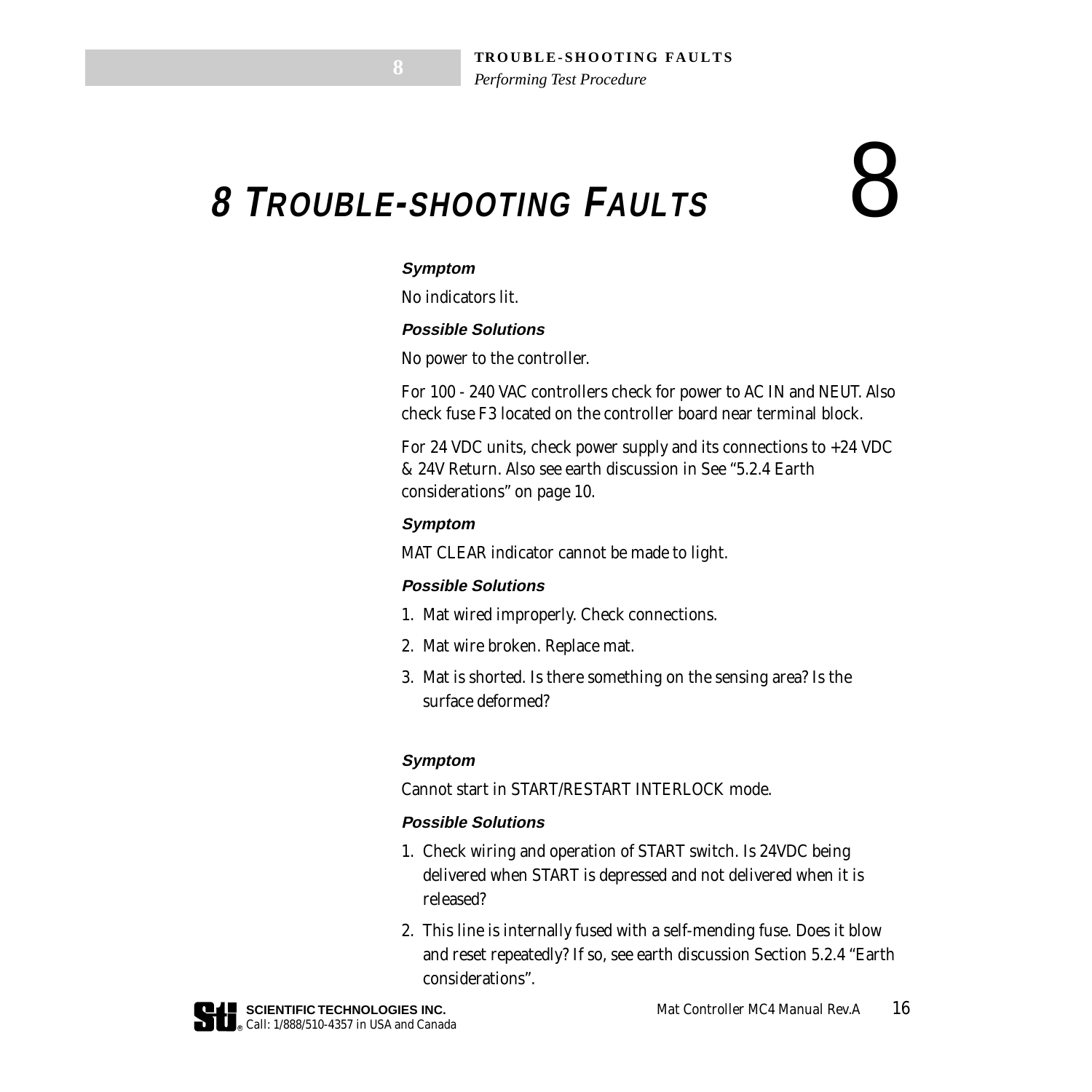### **S PECIFICATIONS** *Mat Controller—MC4*

. . . . .

#### **Symptom**

All other conditions

### **Possible Solutions**

Controller is defective. Replace. Call STI for details.

### <span id="page-17-0"></span> **9 SPECIFICATIONS** 9

### **9.1. MAT CONTROLLER—MC4**

**9.1.1 GENERAL SPECIFICATIONS Category:** Category 3 safety device

**Operating Modes:** Automatic Start or Start/Restart Interlock

### **9.1.2 Electrical**

**Power Input:** 100 - 240 VAC, Auto-select or 24 VDC (±15%, < 3W.)

**Safety Input:** Connections for a four-wire mat system

**Indicators**: Green=Mat Clear; Green=Run; Red=Stop

**Reset Function:** User-supplied optional pushbutton or key switch

**Safety Outputs:** 2 NO and 2 NC outputs. 230VAC, 6A, 1500VA Maximum (non-fused)

**Response time:** < 0.030 seconds (STI UM series safety mat and controller combined)

**9.1.3 Construction**

**Case Material**: 14 GA Steel

**Rating:** IP65

**Mounting Type:** Screw mount to machine

**Shipping Weight:** 9 pounds (4.08 kg)

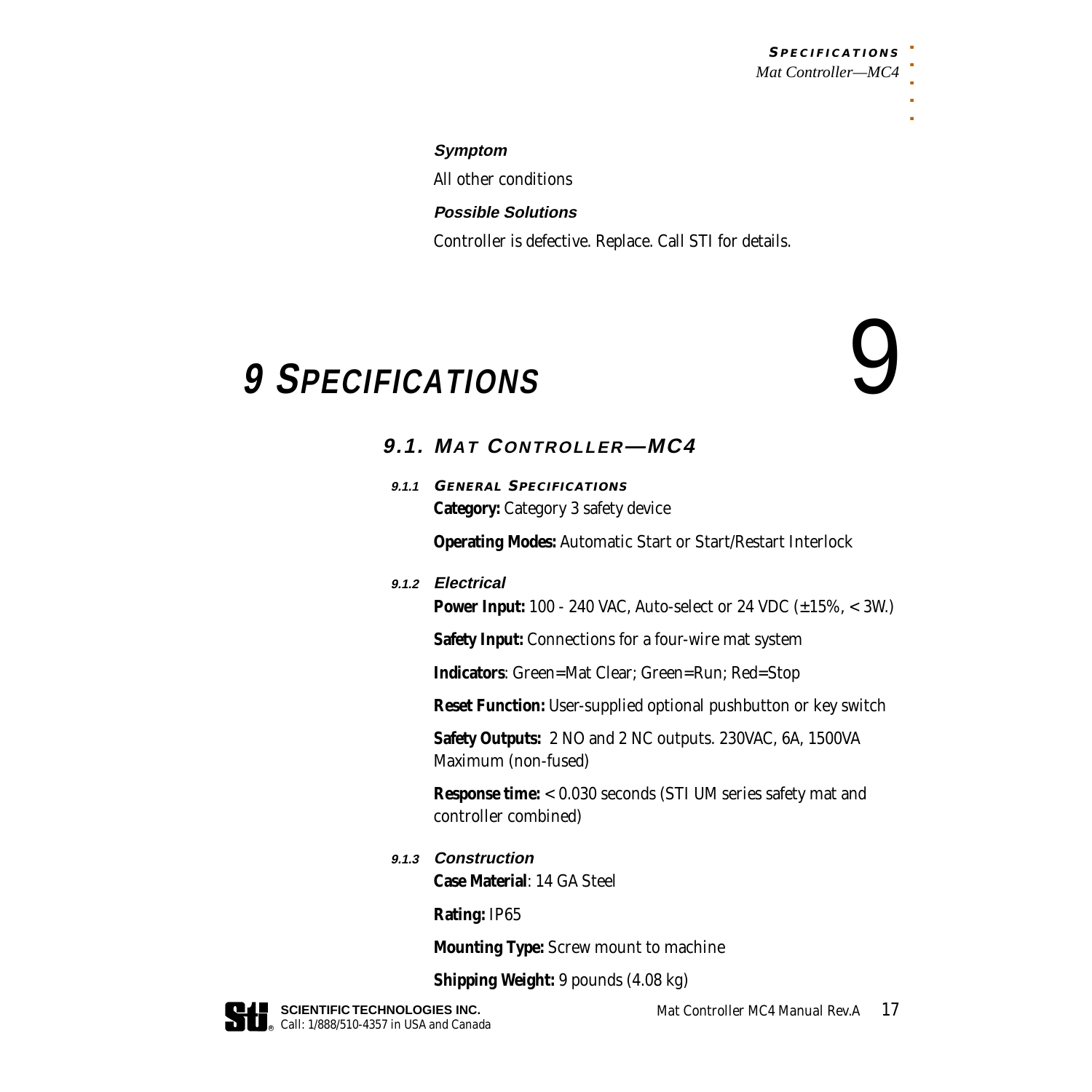**9.1.4 Environmental**

**Temperature:** 0° to +55°C (32° to 131°F)

**Vibration:** Per IEC 68-2-6, 0.15mm displacement, 10 to 55 Hz

**Shock:** Per IEC 68-2-27, 25G 6mS pulses, 3 per axis;

Bump: Per IEC 68-2-29, 15G, 6mS pulses, 1000 per axis.

**Relative Humidity:** 95%

### **9.1.5 Standards Conformity**

**Designed in Accordance with:** EN1760-1:1997, EN954, ANSI/RIA 15.06- 1992, ANSI B11.19-1990, OSHA 1910.212 & 1910.217(b)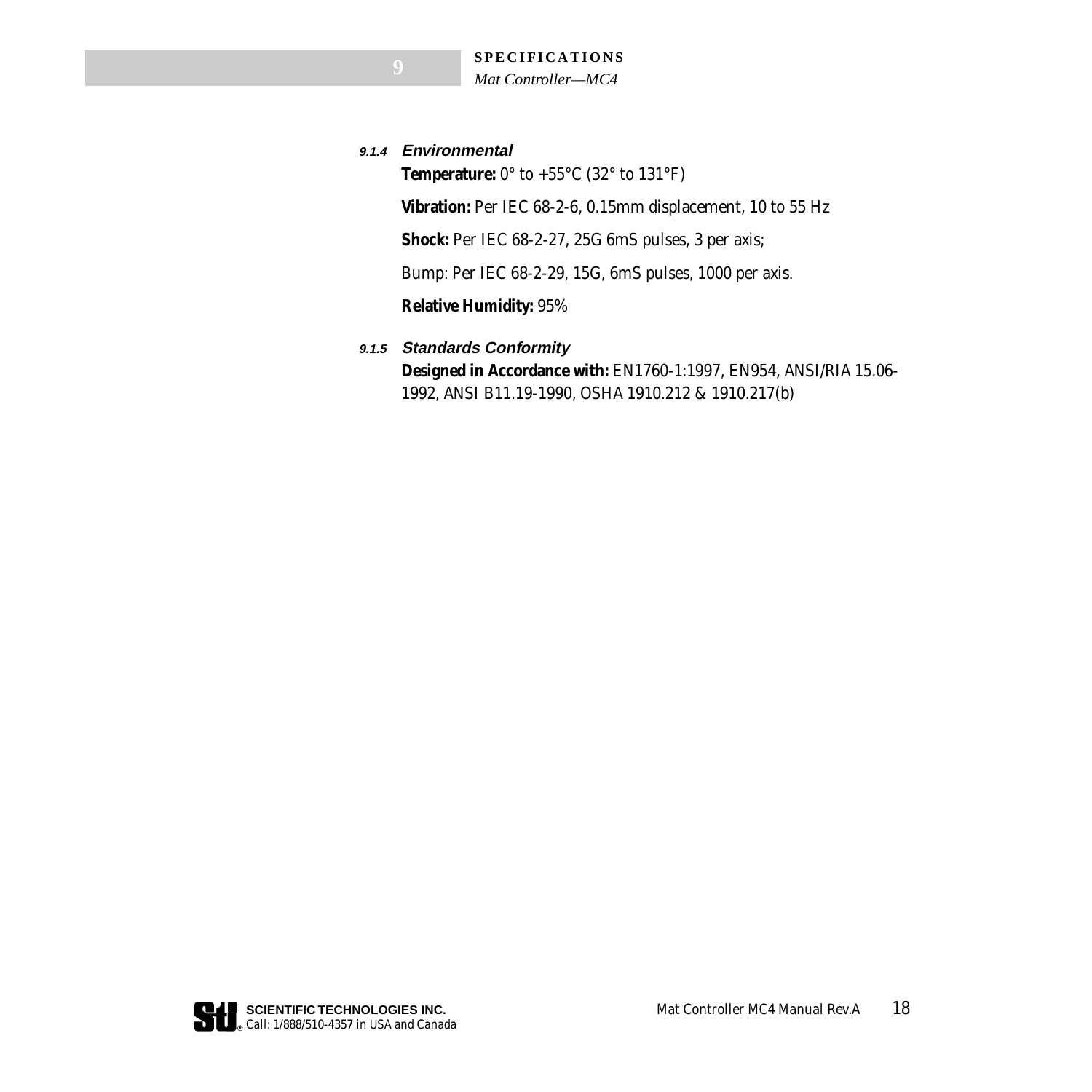*Mat Controller—MC4*

### **9.1.6 DIMENSIONAL DRAWINGS**



*Figure 9-1 Mat Controller MC4 Dimensional Drawing*

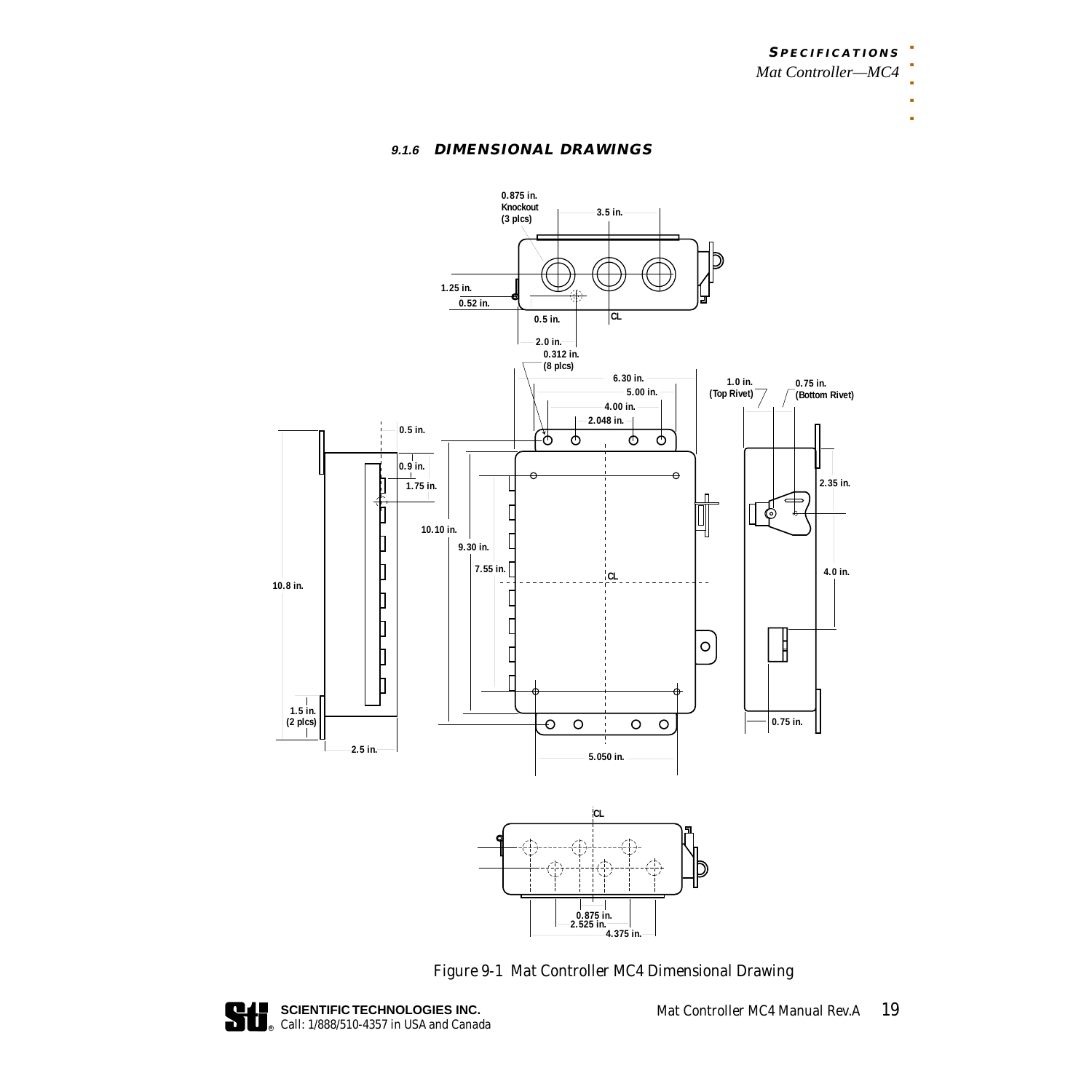# <span id="page-20-0"></span>**10 WARRANTY AND ADDITIONAL** 10 **THEORMATION**

**1 0**

### **10.1. STI WARRANTY**

STI warrants its products to be free from defects of material and workmanship and will, without charge, replace or repair any equipment found defective upon inspection at its factory, provided the equipment has been returned, transportation prepaid, within one year from the date of installation and not to exceed 18 months from date of factory shipment.

The foregoing warranty is in lieu of and excludes all other warranties not expressly set forth herein, whether expressed or implied by operation of law or otherwise including but not limited to any implied warranties of merchantability or fitness for a particular purpose. No representation or warranty, express or implied, made by any sales representative, distributor, or other agent or representative of STI which is not specifically set forth herein shall be binding upon STI. STI shall not be liable for any incidental or consequential damages, losses or expenses directly or indirectly arising from the sale, handling, improper application or use of the goods or from any other cause relating thereto and STIís liability hereunder, in any case, is expressly limited to repair or replacement (at STIís option) of goods.

Warranty is specifically at the factory or an STI authorized service location. Any on site service will be provided at the sole expense of the Purchaser at standard field service rates.

All associated equipment must be protected by properly rated electronic/electrical protection devices. STI shall not be liable for any damage due to improper engineering or installation by the purchaser or third parties. Proper installation, operation and maintenance of the product becomes the responsibility of the user upon receipt of the product.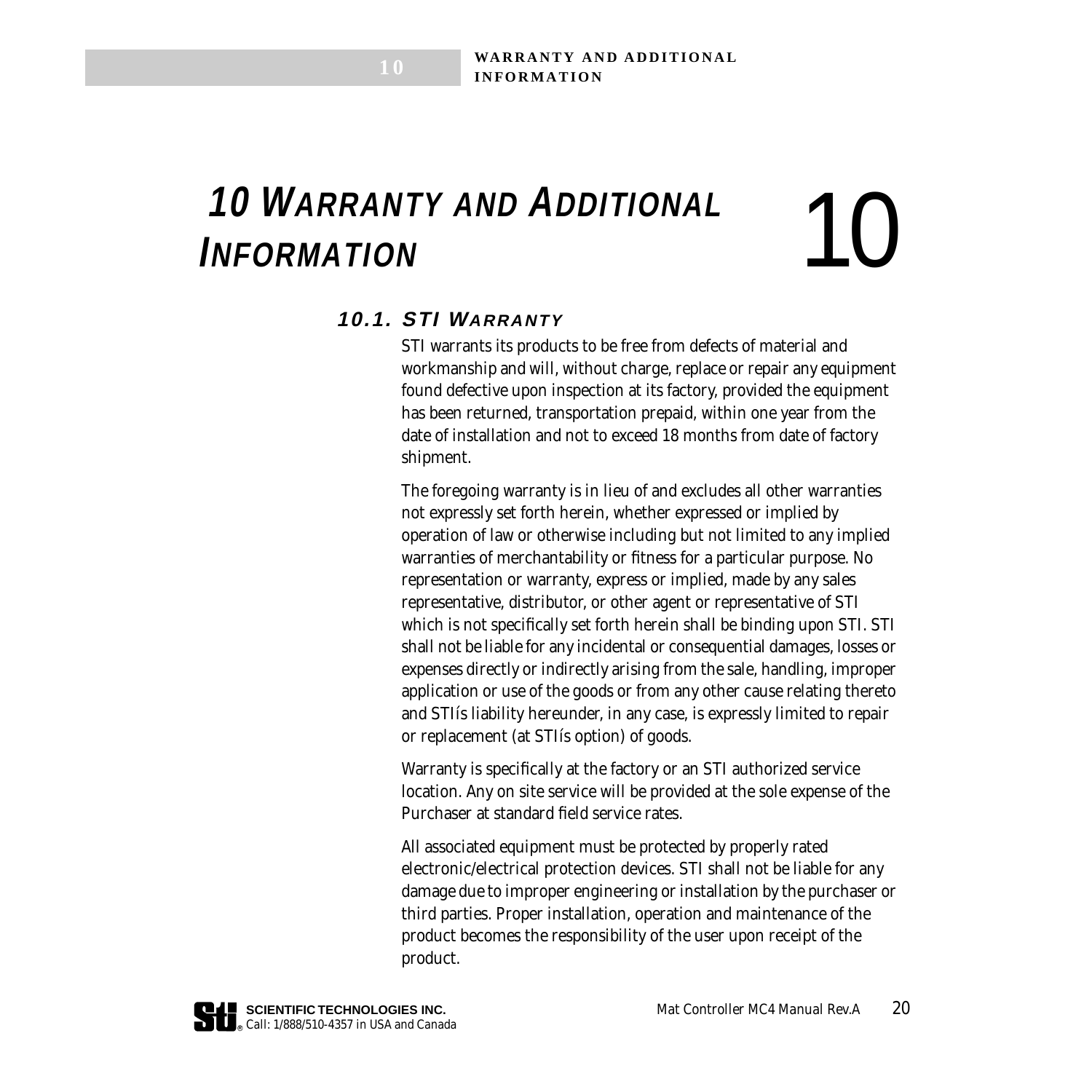### **10.2. PATENTS**

Elements of the electronics and optics essential to meet the specifications and performance standards of STI controls are covered by one or more of the following U.S. Patent Numbers: 3,774,039; 3,867,628; 3,967,111; 3,996,476; 4,007,387; 4,101,784; 5,015,840; Design 255,031, and other patents pending.

### **10.3. TRADEMARKS**

STI® is the registered trademark of Scientific Technologies, Inc.

### **10.4. REPAIRS**

STI offers product repair service at our factory. If you need repairs made to any STI product contact our Customer Service Department.

### **10.5. RETURNS**

Whenever you return a product to STI (even if the product is in warranty) please contact our Customer Service Department and request a Returned Goods Authorization number (RGA). Goods that are returned for credit are subject to final review by STI and are subject to restocking charges as determined by STI.

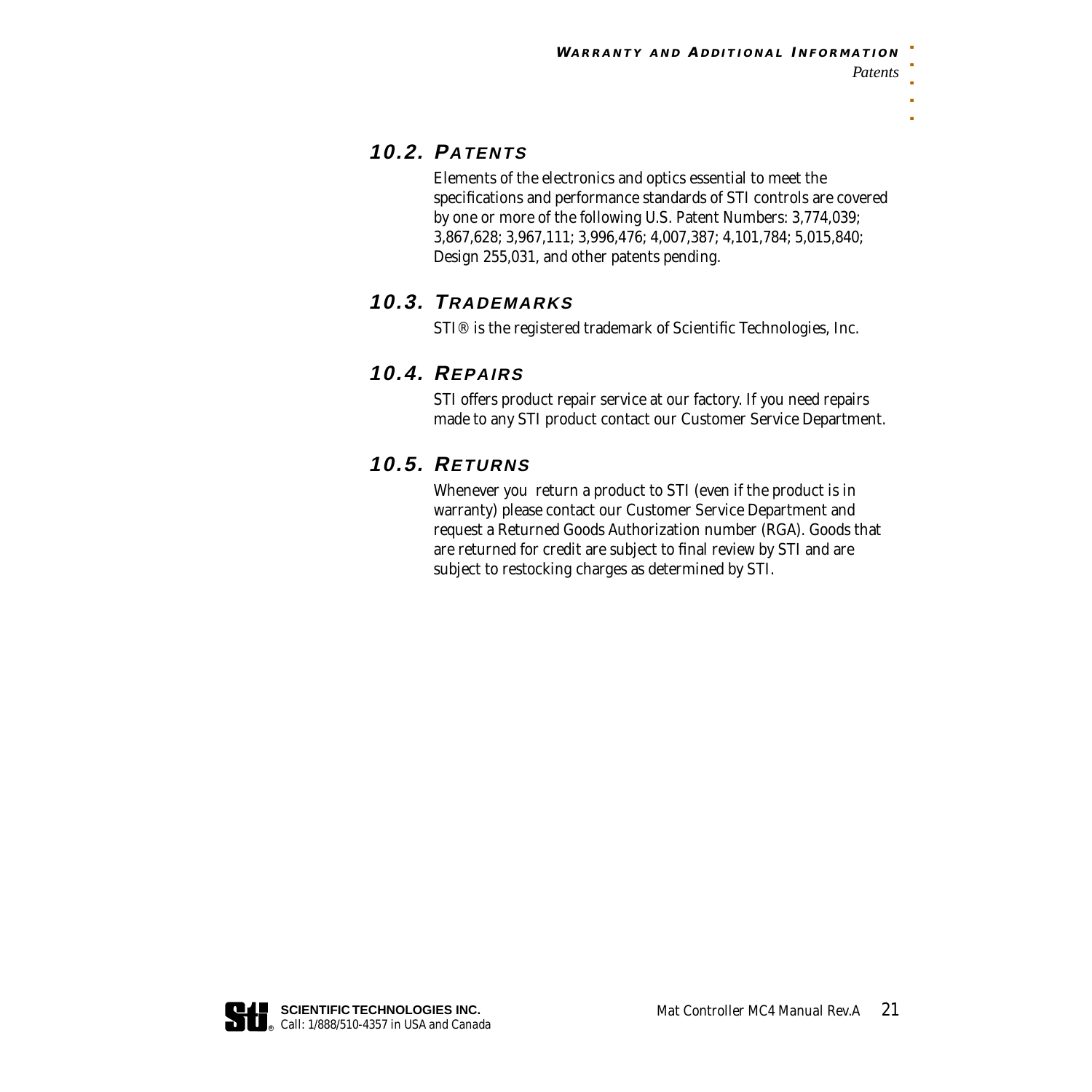### <span id="page-22-0"></span>**APPENDIX A — TEST PROCEDURE**

**1 0**

### **A.1. TEST PROCEDURE LOG**

The following test procedure must be performed by qualified personnel at installation and after any maintenance, adjustment or modification to the presence sensing mats, the MC4 controller or the machine and machine control circuitry. Testing ensures that the presense sensing mats, MC4 controller, machine and machine controll circuitry work properly to stop the machine. Failure to test properly could result in serious injury to personnel. Familiarity with this installation and operating manual is required before procedding.

| <b>Item</b>                                                                                                                                                                                                                                                                                                                                  | Condition                     | Comments |
|----------------------------------------------------------------------------------------------------------------------------------------------------------------------------------------------------------------------------------------------------------------------------------------------------------------------------------------------|-------------------------------|----------|
| 1. With the machine power off, the MC4 controller power on and<br>no pressure on the mat sensing area, verify that either a) a green<br>RUN indicator is on, if set for AUTOMATIC START mode, or b) the<br>red STOP indicator is on if set for START/RESTART INTERLOCK<br>mode. In both cases the green MAT CLEAR indicator should be<br>on. | $\square$ Pass<br>$\Box$ Fail |          |
| 2. If installed, press the START button to restart the controller<br>from an interlocked state. The green RUN indicator should now be<br>on and the output relays should be engergized. The mat clear<br>indicator should be on.                                                                                                             | $\Box$ Pass<br>$\Box$ Fail    |          |
| 3. Step on the mat sensing area to activate the MC4 controller.<br>The green RUN indicator should go off and, in all operating<br>modes, the red STOP indicator should go on and the green MAT<br>CLEAR indicator should go off. Repeat steps 2 and 3 for each mat<br>in the sensing area.                                                   | $\square$ Pass<br>$\Box$ Fail |          |
| 4. With the MC4 controller in the RUN condition, start the machine<br>to be quarded. Step on each mat in the sensing area and verify<br>that the machine stops immediately and that the red STOP<br>indicator illuminates.                                                                                                                   | $\square$ Pass<br>$\Box$ Fail |          |
| 5. If the presence sensing mats, MC4 controller or the machine<br>fail any of these tests, DO NOT run the machine. Immediately tag<br>or lockout the machine to prevent its use and notify the supervisor.                                                                                                                                   | $\Box$ Pass<br>$\Box$ Fail    |          |